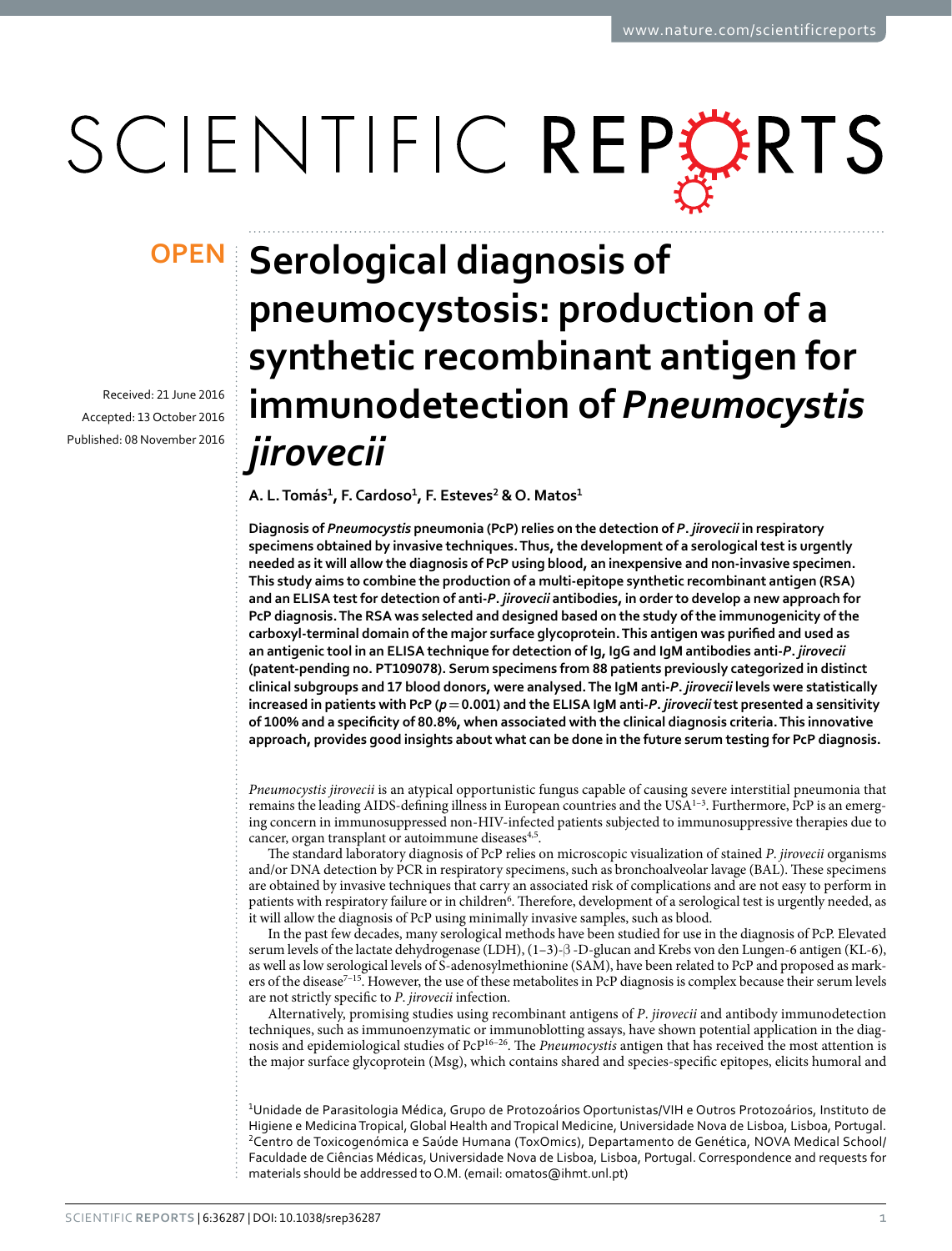<span id="page-1-0"></span>

| <b>Parameters</b>                                                  | Number of<br>patients (%) |
|--------------------------------------------------------------------|---------------------------|
| Immunodeficiency state                                             |                           |
| HIV-infected                                                       | 75 (85.23)                |
| Organ/marrow transplanted                                          | 6(6.82)                   |
| Cancer                                                             | 7(7.95)                   |
| PcP laboratory diagnosis                                           |                           |
| $IF/Mab+$                                                          | 28(35)                    |
| $PCR+$                                                             | 61(75)                    |
| $IF/PCR+$                                                          | 28(35)                    |
| Fungal burden                                                      |                           |
| Negative for P. jirovecii                                          | 27(30.7)                  |
| Low/Moderate                                                       | 49 (55.7)                 |
| High                                                               | 12(13.6)                  |
| PcP final diagnosis                                                |                           |
| Patient with PcP                                                   | 50 (56.82)                |
| Patient colonized with P. jirovecii                                | 11(12.5)                  |
| Patient without P. jirovecii or other fungal infection             | 19 (21.59)                |
| Patient without P. jirovecii infection with other fungal infection | 8(9.09)                   |

**Table 1. Clinical, immunological and laboratory information of the 88 patients previously studied, with suspicion of PcP.**

cellular protective immune responses and plays a central role in the interaction of *Pneumocystis* with its host<sup>27</sup>. The carboxyl-terminal domain of the Msg is reported to be highly immunogenic, the most conserved and reactive region of Msg and to contain both B and T cell conserved protective epitopes<sup>[16,](#page-6-5)[18](#page-7-1),23-25</sup>. Therefore, recombinant synthetic amino acid sequences, designed to hold more than one reactive region of the Msg, are promising tools that can increase the sensitivity, specificity, the cost-effectiveness and the standardization of serological tests<sup>28</sup>.

This study aims to: (1) produce a multi-epitope synthetic recombinant antigen (RSA) of *P*. *jirovecii*'s Msg; (2) optimize an indirect enzyme-linked immunosorbent assay (ELISA) method for the detection of anti-*P*. *jirovecii* Ig, IgM and IgG antibodies, in order to use the *P*. *jirovecii* RSA as biosensor in the serologic diagnosis of PcP.

### **Materials and Methods**

**Clinical samples.** A total of 105 serum specimens were analysed in a retrospective observational study with the purpose to evaluate the reliability of the ELISA developed. Eighty-eight sera were from patients attending hospitals in the Lisbon area, between 2010 and 2013, whose specimens were submitted to our laboratory with the purpose of routine diagnosis of PcP with the patients' informed consent and according to the routine institutional procedures. Patients' demographic data were kept in confidence and were coded for the authors of the study. Only laboratory results, clinical diagnosis of PcP and immunosuppression status were revealed and are summarized in [Table 1](#page-1-0). Seventeen blood donors' serum specimens were studied to provide a control group.

The clinical diagnosis of PcP was establish when at least two of the following variables were present: symptoms such as unproductive cough, fever and dyspnea; arterial partial pressure of oxygen (PaO<sub>2</sub>) lower than 65 mmHg; chest radiographs presenting fine bilateral, perihilar interstitial shadowing<sup>6,[29](#page-7-4),[30](#page-7-5)</sup>.

*P*. *jirovecii* burden was quantified by scoring the number of cysts observed in respiratory specimens by applying the semi-quantitative method of IF/Mab and was defined as: low to moderate (one to three cysts in one field at  $x1,000$ ), and heavy (four or more cysts in one field at  $x1,000$ ), as described previously<sup>[31](#page-7-6)</sup>.

The serum specimens enrolled in this study were from patients' previously categorized in five distinct clinical subgroups by detection of *P*. *jirovecii* in their respiratory specimens by indirect immunofluorescence with mono-clonal antibodies (IF/MAb) and nested-PCR (nPCR), as described previously<sup>[32](#page-7-7)</sup>. Serum specimens from patients with PcP (positive IF/MAb, positive nPCR), patients colonized with *P*. *jirovecii* (negative IF/MAb, positive nPCR, asymptomatic), patients without *P*. *jirovecii* or other fungal infections (negative IF/MAb and nPCR), patients without *P*. *jirovecii* infection but with other fungal diseases (negative IF/MAb and nPCR, presence of other fungi) and from blood donors (healthy persons), were analysed.

The protocol for this study was approved by the ethical committee from Instituto de Higiene e Medicina Tropical (Lisboa, Portugal) that, because this was a retrospective observational study, waived informed consent. The methods were carried out in accordance with the approved guidelines.

**Selection and cloning of the recombinant synthetic antigen (RSA) sequence.** The multi-epitope RSA was designed based on the study of the immunogenicity of the *P*. *jirovecii's MSG* gene, described previously (*GenBank* accession no. AF033211 and JN792933.1[\)33](#page-7-8),[34](#page-7-9). The selection of the putative reactive epitopes of the Msg was made targeting the terminal fraction of its middle portion (MsgB) and all its terminal portion (MsgC), using bioinformatics approaches to analyse electrochemical properties, secondary structure prediction, polarity, relative position to the membrane and hydrophobicity profile of the specific polypeptides at the online software *ExPASy – ProtScale* and *CBS – TMHMM* – version 2.0, as previously described<sup>28</sup>. In addition, only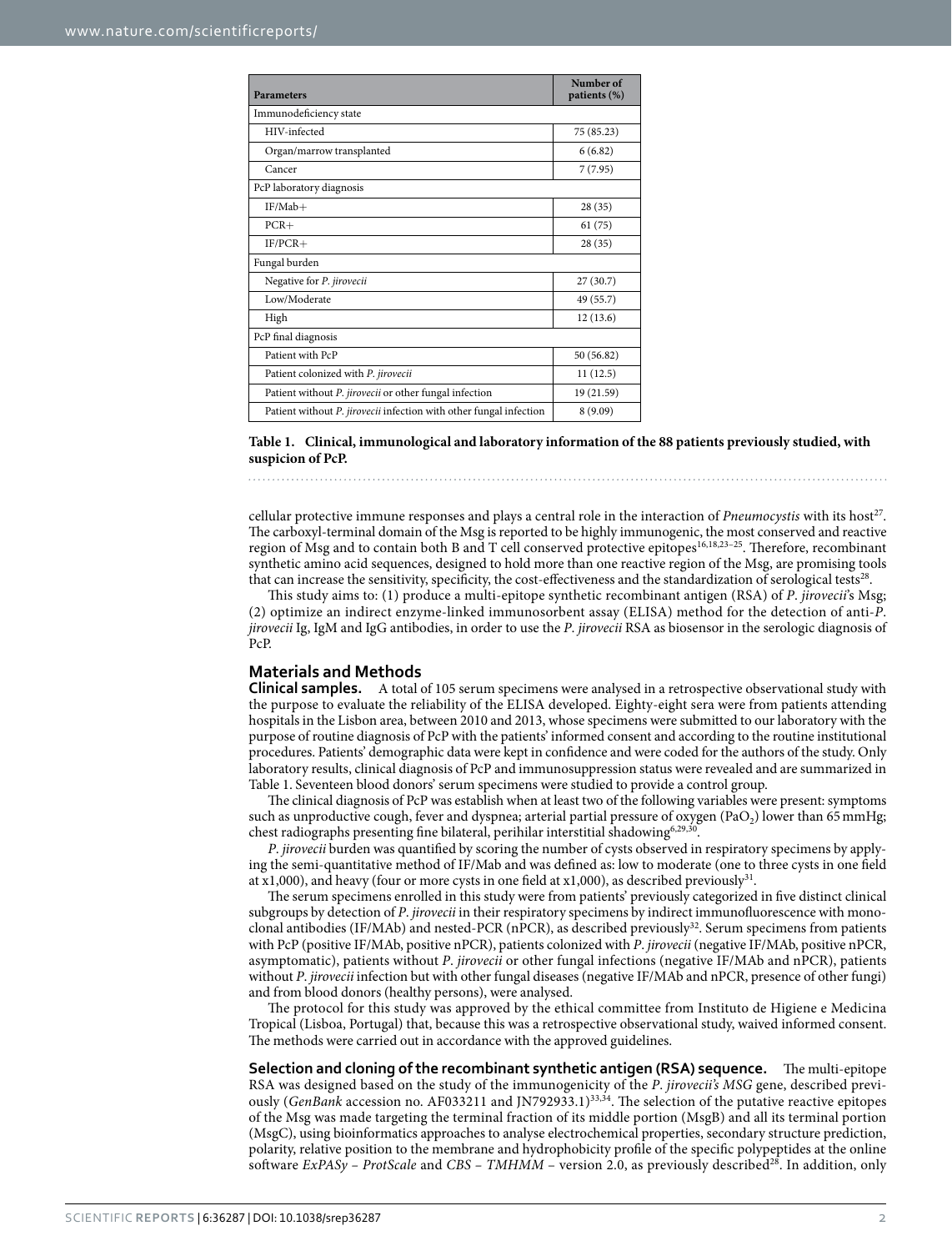the most conserved regions, presenting high similarity with the sequences previously reported in GenBank for *Pneumocystis*' Msg protein, were considered for the final selection of the RSA.

Three potential immunogenic regions with high predicted antigenicity and reactivity were chosen and a short oligonucleotide sequence containing these three epitopes, interconnected by two bridges of five glycine residues, was synthesized and cloned into the plasmid pUC57-Amp vector by Nzytech®. The inserts sequence was confirmed by sequencing (ABI 3730XL sequencer, Stabvida®). Several physical and chemical parameters of the RSA were determined using the online tool ExPASy – ProtParam.

After the RSA synthesis process into pUC57-Amp, the vector was cloned into CaCl<sub>2</sub> competent *E*. *coli* TOP10 by heat shock, in a proportion of 0.1  $\mu$ g/ $\mu$ , in order to obtain high copy number of plasmids<sup>[35](#page-7-10),[36](#page-7-11)</sup>.

**Expression and purification of the Recombinant Synthetic Antigen.** The RSA was cloned in the expression vector pLATE 31, from aLICator LIC Cloning and Expression Kit 3 (#K1261, Thermo Scientific®), according to manufacturer's instructions. This vector was used to clone CaCl<sub>2</sub> competent *E*. *coli* BL21 Star (DE3) cells by heat shock. The process enabled the synthetic production of the RSA with a polyhistidine tail end (6xHis), allowing its purification by immobilized metal-ion affinity chromatography (IMAC) with Nickel ions<sup>[37](#page-7-12)</sup>.

The transformed *E*. *coli* BL21 Star (DE3) cells were grown at 37 °C in Luria-Bertani (LB) broth containing 50mg/ml of ampicillin, until an absorbance of 0.5 at 600nm. The RSA expression was then induced by incubation with isopropyl-β-D-thiogalactopyranoside (IPTG) at a final concentration of 1mM (3h at 37 °C). An expression control for each colony was created in the absence of IPTG. The pellets were harvested by centrifugation at 5000 *g* for 5 minutes at room temperature after the induction period.

For purification of the RSA, the cell pellets from 15ml of induced cultures were resuspended in 6ml of lysis buffer (20 mM NaH<sub>2</sub>PO<sub>4</sub>, 1 mM DTT, 20 mM imidazole, 0.1 mM PMSF, 0.5 M NaCl, 0.2% Triton X-100) for 10minutes and then subjected to a thermal shock with three cycles of boiling (95–100 °C) for 5minutes, followed by cooling on ice (0°C) for 5minutes. The supernatants were recovered by centrifugation at 15,700*g* for 5minutes.

The supernatants were transferred into a mini-column polyprep (Biorad®), prepared with a histidine chelating resin with a ratio of 6mL of sample to 1mL of resin 50% (Ni Sepharose™ 6 Fast Flow, GE Healthcare®), and incubated for 2h at room temperature. The column was washed three times with 1ml of ligation buffer (20mM NaH<sub>2</sub>PO<sub>4</sub>, 0.5 mM NaCl, 20 mM imidazole [pH = 7.4]), and the recombinant protein was then eluted eight times with 0.5 ml of elution buffer (20 mM NaH<sub>2</sub>PO<sub>4</sub>, 0.5 mM NaCl, 500 mM imidazole [pH = 7.4]). The eluted proteins were desalted with a desalting membrane (D-0655, Sigma<sup>®</sup>), as described elsewhere<sup>28</sup>. The protein concentration of the RSA was determined (Nanodrop 1000, Thermo Scientific®) and a final concentration of 10 <sup>μ</sup>g/ml was obtained by diluting the RSA (1:40) with sodium bicarbonate (NaHCO $_3$ , 50 mM [pH 8.4]).

**SDS-PAGE and ELISA analysis.** The eluted RSA was analysed by sodium dodecyl sulphate-polyacrylamide gel electrophoresis (SDS-PAGE) on 15% acrylamide gels (mini-PROTEAN electrophoresis cell, Biorad®; EC4000P, Apparatus®) and by indirect ELISA, using anti-polyhistidine antibodies, in order to confirm the protein expression and purification of the antigen.

The purified RSA was applied as a tool in an indirect ELISA technique. The ELISA was optimized for detection of Ig, IgG and IgM antibodies anti-*P*. *jirovecii*. In an ELISA plate (Greiner®), 50 <sup>μ</sup>l of the RSA was added to the flat transparent wells. The synthetic antigen was coated to the plate for 18hours at 4 °C. The plate was washed with PBS and 70 $\mu$ L of 1% PVA were added to the wells and incubated for 1 hour at room temperature (20–25 °C). After blocking, PVA was removed from the plate without washing. Then, the plate was incubated with 50  $\mu$ l of serum samples (1:80 dilution in PBS with 0.05% Tween 20 and 0.5% BSA) at 37 °C for 1 hour. The plate was washed (three times) with washing buffer PBS–Tween 20 ([PBS-T] - 8 g NaCl; 0.2 g KCl; 1.44 g Na<sub>2</sub>HPO<sub>4</sub>; 0.24 g KH2PO4 {pH 7.4}; 0.05% Tween 20) and with distilled water (one time). At that point, the specific anti-human Ig (anti-human immunoglobulin [A3813 1:10000 diluted, Sigma®], or anti-human immunoglobulin M [2020- 04 1:3000 diluted, Sigma<sup>®</sup>], or anti-human immunoglobulin G [2040-04 1:3000 diluted, Sigma<sup>®</sup>]) conjugated to alkaline phosphatase, was added to the wells and incubated for 1hour at 37 °C. After washing, colour was developed by the addition of 50μl of the substrate solution containing 4-nitrophenylphosphate sodium salt (10mg/mL, AppliChem®). The plate was incubated for 1hour at room temperature and the optical densities were measured at 405nm with an automatic microplate reader (Infinite 200 Pro, Tecan®). ELISA results were determined for each serum sample in duplicate.

**Statistical analysis of data.** The analysis of the data allowed to evaluate the reliability of the ELISA developed, using statistical measures such as sensitivity, specificity, negative and positive predictive values and Receiver Operator Curves (ROC). The chi-square test  $(\chi^2)$  and Fisher's exact test were used, to study the association between two qualitative variables. The Mann-Whitney test was applied to determine the difference between the distributions of values of the different antibodies used, when we compared two groups of patients. This test was replaced by Kruskal-Wallis test, when comparing more than two groups of patients. Statistical tests were applied with a confidence level of 95%. The Statistical Package for Social Sciences (SPSS) version 20.0 (SPSS Inc., Chicago, IL, USA) was used to perform the statistical analysis.

#### **Results**

**Sampling characterization.** This study analysed serum specimens from a universe of 105 persons who were previously categorized into five groups. 50 serum specimens from patients with PcP (47.62%), 11 serum specimens from patients colonized with *P*. *jirovecii* (10.48%), 19 serum specimens from patients without *P*. *jirovecii* or other fungal infections (18.09%), eight serum specimens from patients without *P*. *jirovecii* infection but with other fungal diseases (7.62%) and 17 serum samples from blood donors (16.19%), were analysed ([Table 1](#page-1-0)).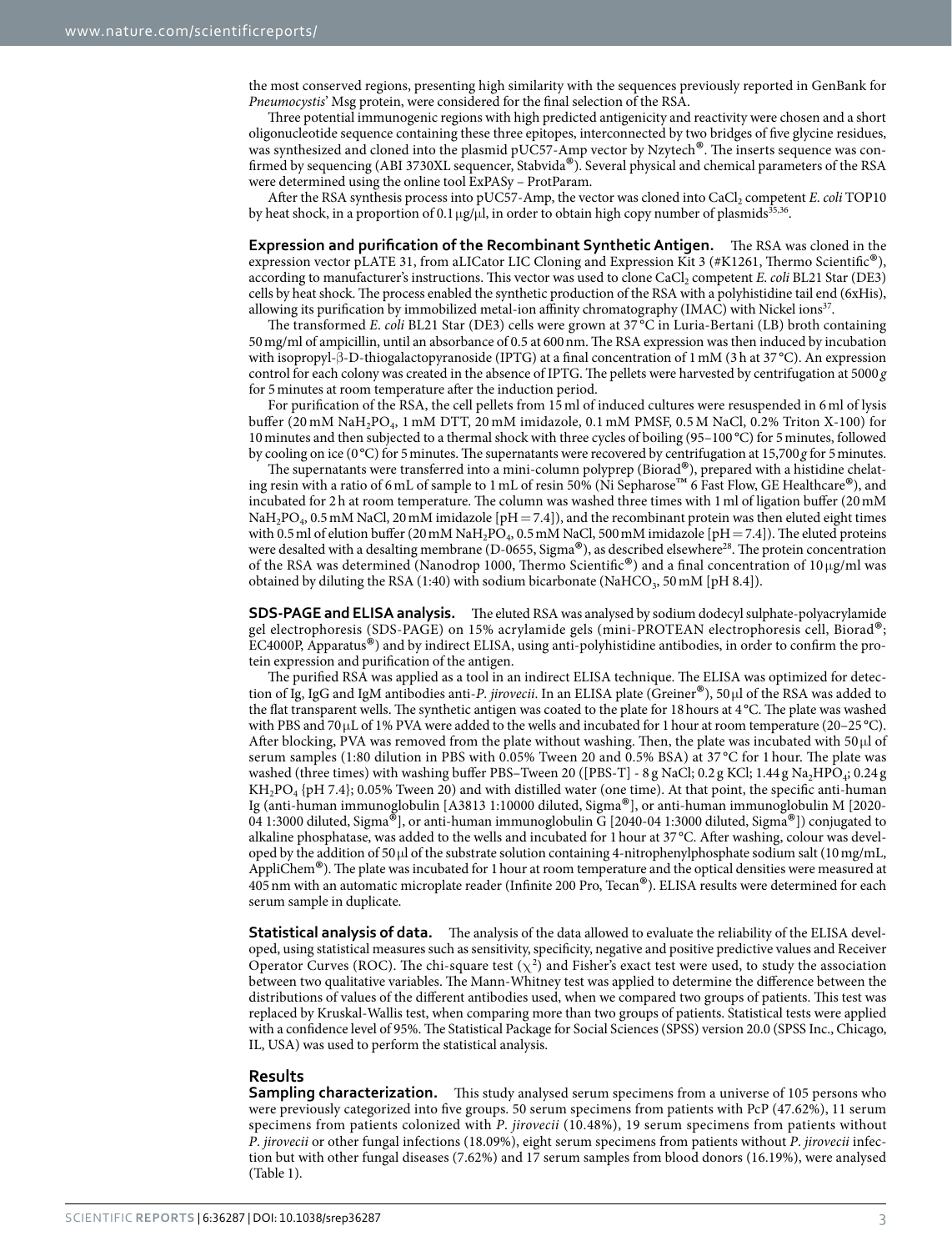

<span id="page-3-0"></span>**Figure 1. Msg RSA.** Representation of the multi-epitope RSA of *P*. *jirovecii's* Msg designed in this study. *MSG*<sub>1696–1851</sub> (126–176 aa) is located at the terminal fraction of the MsgB portion, while *MSG*<sub>2596–2712</sub> (426–464 aa) and *MSG*<sub>2896-3033</sub> (526-571) are integrated at the C-termini of the MsgC portion, according to the sequence with GenBank accession no. JN792933.1.

**Recombinant synthetic antigen production and purification.** A sequence of 582 amino acids corresponding to the terminal fraction of the Msg of *P*. *jirovecii* (assembling the terminal portion of the MsgB fraction and the entire MsgC fragment) was assessed.Through the *in silico* analysis of hydrophilicity, accessibility, flexibility, secondary structure, and polarity for this specific sequence, three potential epitopes with high predicted antigenicity and reactivity were selected [\(Fig. 1](#page-3-0)). The three potential immunogenic regions selected, Msg<sub>1696-1851</sub> (126–176 aa) which is located at the terminal fraction of the MsgB portion,  $Msg_{296-2712}$  (426–464 aa) and  $Msg_{2896-3033}$ (526–571 aa), both integrated at the C-termini of the MsgC portion, were identified according to the sequence with *GenBank* accession no. JN792933.1 (see supplemental Figures S1-3). This three regions presented high hydrophilic profiles and were located at relatively conserved regions of the Msg sequence.

The *P*. *jirovecii* multi-epitope RSA designed is composed by 152 amino acids (136 aa from the three selected regions of the Msg original sequence, 10 glycines from the two ligation bridges residues and six histidines from the polyhistidine tail end), have a molecular weight of 16.7 kDa and an isoelectric point of 8.57. The online tool ExPASy – ProtParam characterizes this RSA as stable, with an estimated half-life in *E*. *coli* higher than 10hours and a hydropathicity index of −0.702.

After expression of the RSA by *E*. *coli* BL21 Star (DE3) cells, an electrophoresis of proteins by SDS-PAGE was carried out. The stimulated bacteria expressed a fragment corresponding to the RSA size (16.7 kDa) and this fragment was absent in the control cells.

The RSA was then purified by IMAC and the products were analysed by SDS-PAGE. The products obtained in the elution buffer fractions, showed intense bands corresponding to the molecular weight of the *P*. *jirovecii* RSA.

**Detection/quantification of anti-***P***.** *jirovecii* **antibodies in human serum.** The serum samples were tested by ELISA. Therefore, each sample was subjected to three separate ELISA tests for detecting human anti-*P*. *jirovecii* antibodies: Ig, IgG and IgM. [Figure 2](#page-4-0) depicts the statistical analysis testing the differences in the distribution of the medians obtained in ELISA assays between the groups of patients studied.

The medians distribution of the different antibodies studied by ELISA were also analysed according to the parasite load and the immunosuppression status of the subjects. It was observed an increase in IgM antibodies with increased parasitic load ( $p = 0.004$ ). It was also observed that the distribution of the IgM class varies between HIV- and non-HIV-infected patients ( $p=0.003$ ), being more pronounced in the HIV-infected ones.

[Figure 3](#page-4-1) shows a comparative study of the performance of the three ELISA assays, by representing the ROC curve for each ELISA test. The ROC curves analysis, demonstrates that the ELISA IgM anti-*P*. *jirovecii* test scored the most promising results. To determine the optimal cut-off limit of this test for the diagnosis of PcP, four different cut-off values were screened and evaluated, as described in [Table 2.](#page-5-0)

The ELISA IgM anti-*P*. *jirovecii* assay showed an optimal cut-off of 0.350Abs at 405 nm, with 68% sensitivity and 61.8% specificity ( $p = 0.002$ ). However, these values alone do not exhibit reliability for the serological diagnosis of PcP. Therefore, the diagnostic usefulness of the IgM anti-P. *jirovecii* indirect ELISA was studied in association with the clinical diagnostic criteria for PcP: a PcP case was defined as a patient that met the clinical diagnostic criteria for PcP, plus had anti-*P*. *jirovecii* IgM antibodies levels equal to or higher than 0.35 absorbance units (AU). A PcP-negative case was defined as a patient that did not met the clinical diagnostic criteria for PcP and demonstrated anti-P. *jirovecii* IgM antibodies levels lower than 0.35AU. A case was labelled undetermined when the clinical parameters and the anti-*P*. *jirovecii* IgM antibodies test yielded contradictory results. The sensibility, specificity, positive and negative predictive values were assessed based on cases with agreement between ELISA test result and clinical diagnosis [\(Table 3](#page-5-1)).

#### **Discussion**

Currently, the definitive diagnosis of PcP involves the direct identification of *P*. *jirovecii* in respiratory specimens, particularly in BAL, the standard biological specimen, and therefore the most used. BAL is obtained by performing an expensive and invasive technique (bronchoscopy) that often is difficult to perform in patients with respiratory failure or in children<sup>6</sup>. In this perspective, it is urgent to develop a method minimally invasive, cost-effective, accurate and based on serological biomarkers, for diagnosis of PcP infection.

Serum LDH enzyme, the β-glucan structural component, antigen KL-6 and S-adenosylmethionine (SAM), have been associated with PcP<sup>7–15</sup>. However, despite their utility, all these serological markers are not narrowly specific for *P*. *jirovecii* infection. The LDH may be increased in any other pathology with cell damage, while β-glucan, as a structural component of fungi, may be increased in patients with other fungal infections. The KL-6 antigen, being a constituent of the alveolar type II pneumocytes, may also change its levels in any other pathology that causes injury to the lung parenchyma. Moreover, the applicability of serum levels of SAM are raising contention among various authors, not being well defined the relationship between the variation of serum levels of SAM and the infection caused by *P*. *jirovecii*. On top of this, even using the β-glucan, which is the serological marker that has shown more promising results, there is still no consensus cut-off for the diagnosis of PcP[14](#page-6-6).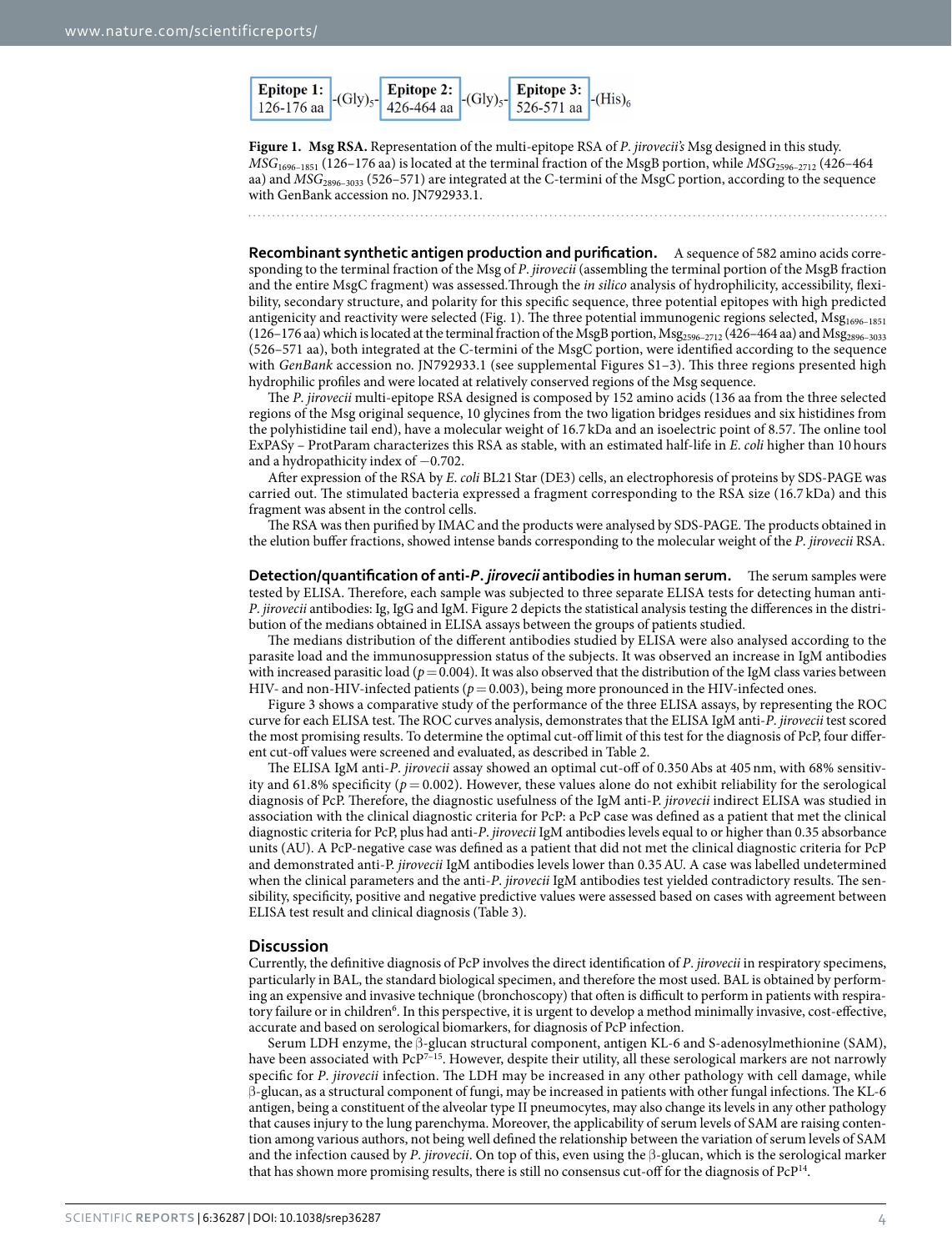

<span id="page-4-0"></span>



<span id="page-4-1"></span>**Figure 3. ROC curves of ELISA assays.** Representation of ROC curves for the three different ELISA assays (Ig, IgM and IgG antibodies) performed in this study. Areas under the curve were determined with a 95% confidence interval and were 61.2% for total antibodies ( $p = 0.047$ ), 70.7% for IgM antibodies ( $p < 0.001$ ) and 61.4% for IgG antibodies ( $p=0.044$ ). All the results were statistically significant ( $p<0.05$ ), rejecting the hypothesis that the distribution of these antibodies is the same for patients with and without PcP.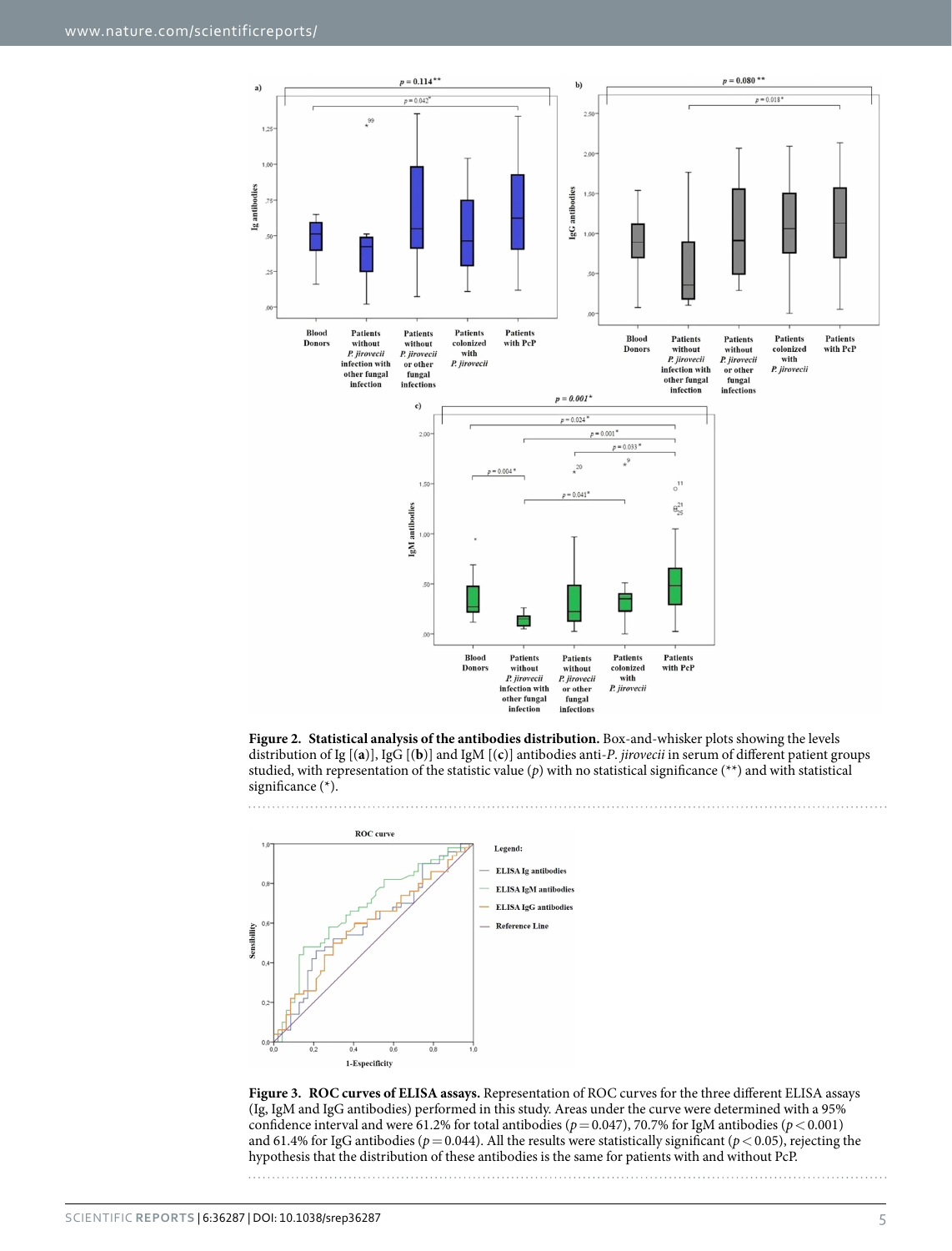<span id="page-5-0"></span>

|                               | Cut-off values |               |            |               |
|-------------------------------|----------------|---------------|------------|---------------|
| <b>Statistical measures</b>   | $0.250$ (Abs)  | $0.286$ (Abs) | 0.300(Abs) | $0.350$ (Abs) |
| Sensibility (%)               | 82.0%          | 76.0%         | 72.0%      | 68.0%         |
| Specificity (%)               | 52.7%          | 56.4%         | 58.2%      | 61.8%         |
| Positive predictive value (%) | 61.2%          | 61.3%         | 61.0%      | 61.8%         |
| Negative predictive value (%) | 76.3%          | 72.1%         | 69.6%      | 68%           |
| Chi-square $p$ value          | 0.001          | 0.001         | 0.002      | 0.002         |

#### **Table 2. Statistical measures calculated for different cut-offs studied.**

<span id="page-5-1"></span>

|                                                                              | $Cut$ -off    |  |  |
|------------------------------------------------------------------------------|---------------|--|--|
| <b>Statistical measures</b>                                                  | $0.350$ (Abs) |  |  |
| Sensibility (%)                                                              | 100           |  |  |
| Specificity (%)                                                              | 80.8          |  |  |
| Positive predictive value (%)                                                | 87.5          |  |  |
| Negative predictive value (%)                                                | 100           |  |  |
| Chi-square p value                                                           | ${<}0.001$    |  |  |
| Cases with agreement between ELISA test result and<br>clinical diagnosis (%) | 58.1          |  |  |

#### **Table 3. Statistical measures for the association of ELISA IgM anti-***P***.** *jirovecii* **test results with the patient clinical diagnoses of PcP.**

In the state of art of serological diagnosis of PcP, different authors have studied the immune response of patients with and without PcP with different fractions of the recombinant protein Msg of *P*. *jirovecii*[16–26.](#page-6-5) Although there are an estimated 100 related but unique copies of the *MSG* gene in the *Pneumocystis* genome, a greater variability is notice in the amino-terminus of the Msg protein and the most conserved sequences are present at the carboxyl-terminus. Therefore, the carboxyl-terminus, especially the MsgC portion, appears to be the most useful portion for application in the immunodiagnosis and epidemiological studies of PcP[9–18,](#page-6-7)[16,](#page-6-5)[23,](#page-7-2)[24,](#page-7-13)[34.](#page-7-9) However, an approach where targeting antigenic regions of the terminal portion of the Msg protein to improve discrimination between patients with and without PcP, was never tried before. Therefore, we designed a Msg RSA composed by three potential epitopes with high predicted antigenicity and reactivity (see supplemental Figures S4–S9 and Table S1). To ensure higher coverage of the potential epitopes existing in the terminal portion of Msg, the fraction between the amino acids 441–1022 was considered for the design and construction of the final RSA. This specific fraction of the *MSG* gene (between nucleotides 1321–3192) englobes the terminal sequence of the MsgB portion and the entire MsgC portion.

The selection of the three specific epitopes was based on the compartmental analysis of each theoretical reactive region, and the most hydrophilic, antigenic, flexible and reactive ones were considered potential antigenic epitopes. On the other hand, the selected epitopes were located at relative conserved regions as can be seen in the supplementary Figure S3. Besides this, epitopes nearby the C-termini of the MsgC protein were preferably chosen, because C-termini of proteins are often exposed and have a high degree of flexibility, making them usually a good choice for generating anti-peptide antibodies directed against the intact protein<sup>[38](#page-7-14)</sup>. In summary, the selected potential reactive epitopes of the RSA present high predicted antigenicity and reactivity, are located in relatively conserved regions and represent the terminal fraction of the MsgB and the C-termini of the MsgC.

Although other potential antigenic epitopes were widely distributed along the entire amino acid sequence of the MsgC fragment, none were chosen because we were looking for a small and simple RSA, to make an initial assessment of the utility of this approach for the serological diagnosis of PPc.

On the other hand, since few previous studies analysed IgG and IgM fractions produced against recombinant fractions of Msg, in this study, ELISA assays were developed to attempt to understand if this RSA can be recognized by human antibodies (Ig, IgG and IgM), allowing the discrimination of persons with and without the disease. In the analysis of [Fig. 2a](#page-4-0), it can be observed an increase in Ig antibody levels of patients with PcP. However, this increase was not statistically significant  $(p= 0.114)$  compared to the Ig antibodies medians of the other groups. Yet, there was a significant difference between the median values of blood donors' total antibodies and PcP patients, so the application of this test may be useful in distinguishing healthy persons from PcP patients  $(p=0.042)$ . In [Fig. 2b,](#page-4-0) there was an increase in production of IgG in patients with PcP, however the difference to the value recorded in other groups was not statistically significant ( $p=0.080$ ). Though, there was statistical significance between the IgG median values of patients with other fungal pathologies and patients with PcP ( $p = 0.018$ ), demonstrating the potential utility of this serological marker as a discriminatory tool between *Pneumocystis* and other fungal infections. In [Fig. 2c](#page-4-0), there was a statistically significant difference  $(p=0.001)$  between the IgM antibodies median values among the five groups analysed, which indicates that the distribution of the IgM class is not random between different clinical groups. More important was the existence of statistical significance between the IgM median of PcP patients compared to healthy persons and the other patients groups, showing that this test has application in the discrimination of these different clinical conditions.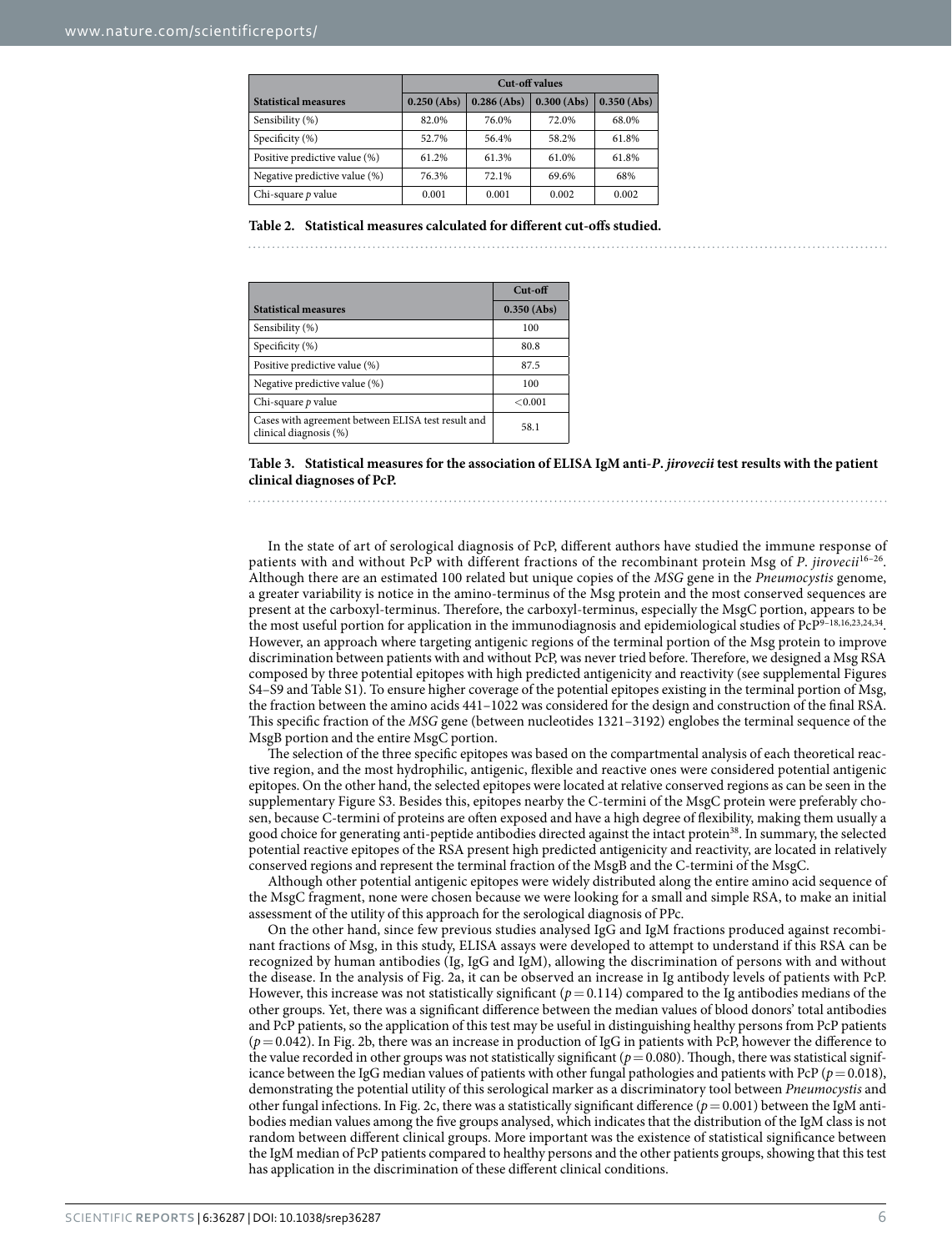The absence of statistical significance between the medians of the Ig antibodies anti-*P*. *jirovecii* of the different groups, could be due to the lack of significance between IgG medians values, which compromised the results obtained with Ig antibodies. However, these results go against recent studies in which IgG levels to various recombinant fractions of MsgC were higher in HIV-infected patients with a history of PcP, compared to patients with no clinical history of PcP<sup>16,[18,](#page-7-1)[19,](#page-7-15)[21–24](#page-7-16)</sup>. This circumstance may be due to the fact that the region analysed in this study was not identical to the regions examined by other authors, since we synthetized a RSA of the terminal portion of Msg. Moreover, the lack of sensitivity for detection of IgG antibodies by our ELISA technique may also explain these differences. Yet, the present study shows that there is indeed a difference in the levels of IgM antibodies between patients with PcP and the other groups analysed.

[Figure 3](#page-4-1) shows the ROC curves, the graphic representation of the true positive rate against the false positive rate for the different cut-offs of a test. In this study, despite all ELISA tests have achieved an area under the curve (AUC) with statistical significance ( $p < 0.05$ ), the IgM anti-*P*. *jirovecii* assay is the one with the most promising result (p< 0.001), presenting an AUC of 70.7%. Then, the ELISA test with detection of IgM antibodies anti-*P*. *jirovecii* seems to show some applicability to the serological diagnosis of PcP and so we needed to test its reliability and sturdiness. An ideal test is the one that is able to identify all cases of disease being highly sensitive. At the same time, a perfect test should still be able to correctly identify all the people who do not have the disease, being specific to the pathology. Therefore, a cut-off value for this ELISA test, that balances the sensitivity and specificity needed, was chosen [\(Table 2\)](#page-5-0). The results obtained for the different cut-off values confirmed that the best balance between sensibility and specificity was recorded at the cut-off value of 0.350AU. With this cut-off value, the test will be negative in 61.8% of patients without PcP and it will be positive in 68% of patients with PcP. However, this cut-off value, as well as the other three studied, show no statistical measures of excellence that allow us to ensure a serological diagnosis of PcP with complete confidence. Yet, the data presented in [Table 3](#page-5-1), where the results of the ELISA test for IgM antibodies anti-*P. jirovecii* were associated with the clinical diagnosis of PcP of each patient, showed promising results for the serological diagnosis of PcP.

If we look at this association as a screening test, we can classify the patients to the condition of having or not PcP, with a sensitivity of 100% and a specificity of 80.8%. The positive and negative predictive values stood at 87.5% and 100%, respectively, and the statistic test leaves no doubt about the dependency of the results of the ELISA assay and the clinical diagnosis. Thus, the implementation of this test as a screening test could contribute to an improvement in health care, reducing the practice of empirical therapy, especially in low-middle income countries, in patients with respiratory failure and in children, in whom the execution of invasive techniques such as bronchoscopy are not easy to accomplish. Moreover, the association of the ELISA IgM anti-*P*. *jirovecii* assay with the clinical diagnosis of patients with suspected PcP, show great applicability in epidemiological studies. It will be possible to evaluate the population's immunity against the etiological agent of PcP, using a specific biosensor of *P*. *jirovecii* and a biological specimen (blood) obtained by a minimally invasive technique, sensitive and specific in diagnosing the disease.

With this innovative approach, we succeeded in producing a recombinant synthetic antigen, specific for *P*. *jirovecii*, capable of functioning as a PcP biosensor when applied in an ELISA assay for detection of IgM antibodies anti-*P*. *jirovecii* (patent-pending no. PT109078) and when associated with the clinical diagnosis of each patient. This new method may be used as a screening test for PcP, decreasing the need for biological specimens obtained by invasive techniques, which is a major benefit to the patient's care and an improvement in the clinical management of the disease.

#### **References**

- <span id="page-6-0"></span>1. European Centre for Disease Prevention and Control, WHO Regional Office for Europe. *HIV/AIDS surveillance in Europe 2014*. Stockholm: ECDC (2015).
- 2. Hughes, W. T. Historical overview. In Walzer, P. D., Cushion, M. T., editors. *Pneumocystis Pneumonia* (3rd Edition) Marcel Dekker, Inc, [chapter 1] (USA, 2005).
- 3. Huang, L. *et al.* HIV-associated *Pneumocystis* pneumonia. *Proc Ame Thorac Soc*. **8(3),** 294–300 (2011).
- <span id="page-6-1"></span>4. Hughes, W. T. *Pneumocystis* pneumonitis in non-HIV-infected patients: update In Walzer, P. D., Cushion, M. T. editors *Pneumocystis Pneumonia* (3rd Edition) Marcel Dekker, Inc. [chapter 16] (USA, 2005).
- <span id="page-6-2"></span>5. Roux, A. *et al.* Update on pulmonar *Pneumocystis jirovecii* infection in non-HIV patients. *Med Mal Infect*. **44(5),** 185–198 (2014).
- <span id="page-6-3"></span>6. Barry, S. M. & Johnson, M. A. *Pneumocystis carinii* pneumonia: a review of current issues in diagnosis and management. *HIV Med*. **2(2),** 123–132 (2001).
- <span id="page-6-4"></span>7. Hamada, H. *et al.* KL-6 as a serologic indicator of *Pneumocystis carinii* pneumonia in immunocompromised hosts. *Intern Med* Tokyo, Japan **37(3),** 307–310 (1998).
- 8. Teramoto, S., Sawaki, D., Okada, S. & Ouchi, Y. Markedly increased plasma (1–3)-beta-D-glucan is a diagnostic and therapeutic indicator of *Pneumocystis carinii* pneumonia in a non-AIDS patient. *J Med Microbiol*. **49(4),** 393–394 (2000).
- <span id="page-6-7"></span>9. Tasaka, S. *et al.* Serum indicators for the diagnosis of *Pneumocystis pneumonia*. *Chest*. **131(4),** 1173–1180 (2007).
- 10. Skelly, M. J., Holzman, R. S. & Merali, S. S-adenosylmethionine levels in the diagnosis of *Pneumocystis carinii* pneumonia in patients with HIV infection. *Clin Infect Dis*. **46(3),** 467–471 (2008).
- 11. Finkelman, M. A. *Pneumocystis jirovecii* infection: Cell wall (1–3)-D-glucan biology and diagnostic utility. *Crit Rev Microbiol*. **36(4),** 271–281 (2010).
- 12. Held, J., Koch, M. S., Reischl, U., Danner, T. & Serr, A. Serum (1–3)-β-D-glucan measurement as an early indicator of *Pneumocystis jirovecii* pneumonia and evaluation of its prognostic value. *Clin Microbiol Infect*. **17(4),** 595–602 (2011).
- 13. Morris, A. M. & Masur, H. A serologic test to diagnose *Pneumocystis* pneumonia: are we there yet? *Clin Infect Dis*. **53(2),** 203–204 (2011).
- <span id="page-6-6"></span>14. Esteves, F. *et al.* (1–3)-beta-D-glucan in association with lactate dehydrogenase as biomarkers of *Pneumocystis* pneumonia (PcP) in HIV-infected patients. *Eur J Clin Microbiol Infect Dis*. **33(7),** 1173–1180 (2014).
- 15. Esteves, F. *et al.* Diagnosis of *Pneumocystis pneumonia*: evaluation of four serologic biomarkers. *Clin Microbiol Infect*. **21(4),** 379. e1–379.e10 (2015).
- <span id="page-6-5"></span>16. Daly, K. R. *et al.* Serologic responses to epitopes of the major surface glycoprotein of *Pneumocystis jirovecii* differ in human immunodeficiency virus-infected and uninfected persons. *J Infect Dis*. **186(5),** 644–651 (2002).